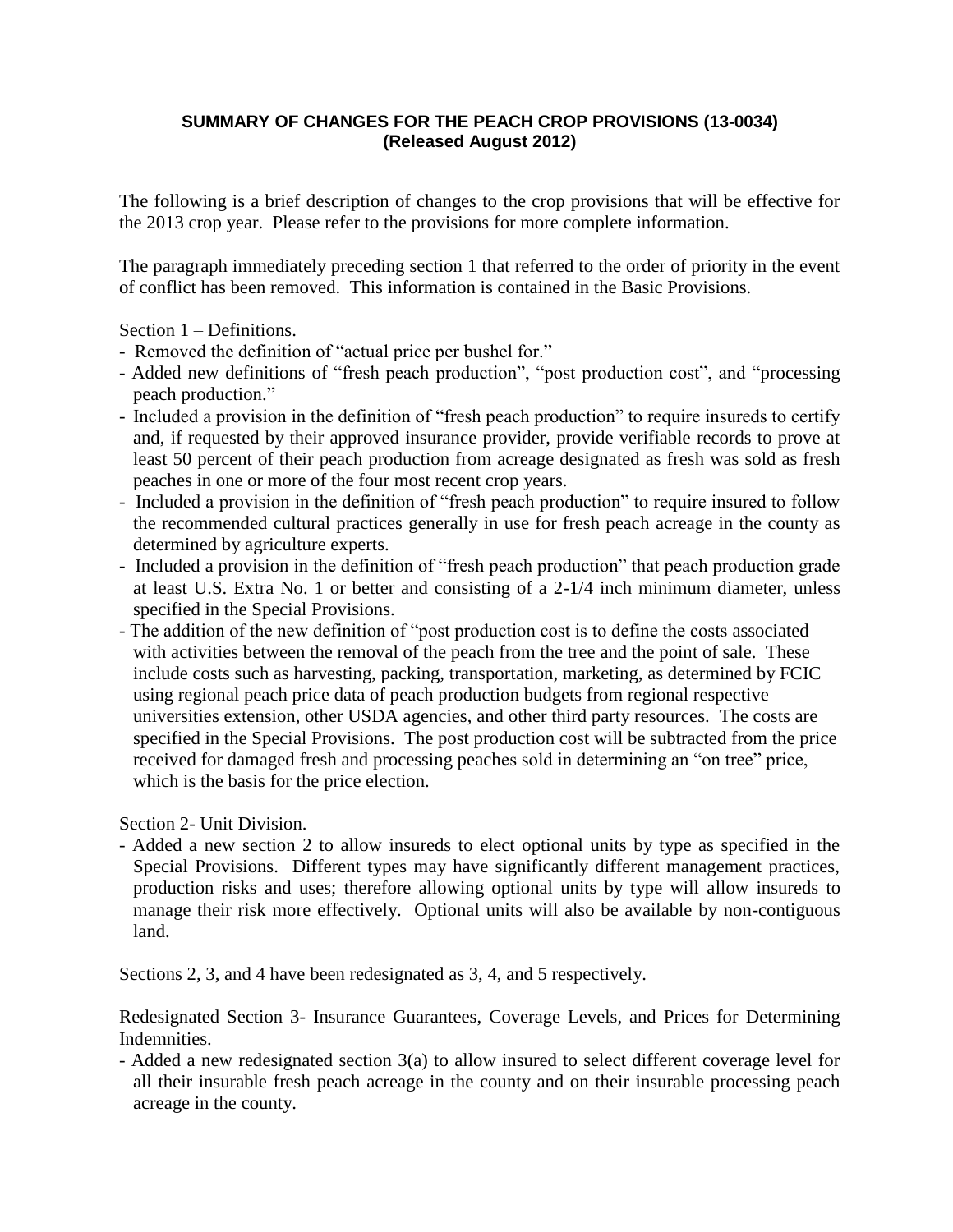- Revised redesignated section 3(c)(1), the list of possible effects on yield potential, to include all of the items currently listed in section 3(b).
- Revised redesignated section 3(d) to add a provision to specify if the insured fails to notify the insurance provider by the production reporting date of any situation that occurs during the crop year that may reduce the yield potential, any loss of production from such acreage will result in an appraisal for uninsured causes. The yield used to establish the insured's production guarantee will be reduced for the subsequent crop year.

Section 6- Report of Acreage.

- Added a new section 6 to require the insured to report and designate all insurable peach acreage by type as specified in the actuarial documents by the acreage reporting date. The revisions ensure that only fresh peach acreage is insured as fresh peach acreage. It also allows the insured to establish optional units by type as specified in the actuarial documents.
- Sections 5, 6, 7, 8, 9, 10 and 11 have been redesignated as 7, 8, 9, 10, 11, 12 and 13 respectively.

Redesignated Section 7-Insured Crop.

- Added a new paragraph (f) in redesignated section 7 to clarify the insured crop is peaches grown for either fresh peach production or processing peach production as defined in section 1.

Redesignated Section 11- Duties in the Even of Damage or Loss.

- Added a new paragraph (a) in redesignated section 11 to clarify the insured must leave representative samples for appraisal purposes if required by the insurance provider in accordance with the Basic Provisions.

Redesignated Section 12- Settlement of Claim.

- Added a new loss example in redesignated section 12.
- Revised redesignated paragraph  $12(c)$  (3) (i) and  $12(c)$  (3) (ii) to simply quality loss adjustment. Quality loss adjustment will be determined for peaches grown for fresh by dividing the value of the damaged fresh peach production minus the post production cost as specified in the Special Provisions, by the fresh peach price election, and the result (not to exceed 1.00) will be multiplied the number of bushels of the damaged fresh peach production eligible for quality adjustment. Quality adjustment will be determined for peaches grown for processing by dividing the value of the damaged processing peach production minus the post production costs as specified in the Special Provisions, by the processing peach price election and the result (not to exceed 1.00) will be multiplied by the number of bushels of the damaged processing peach production eligible for quality adjustment.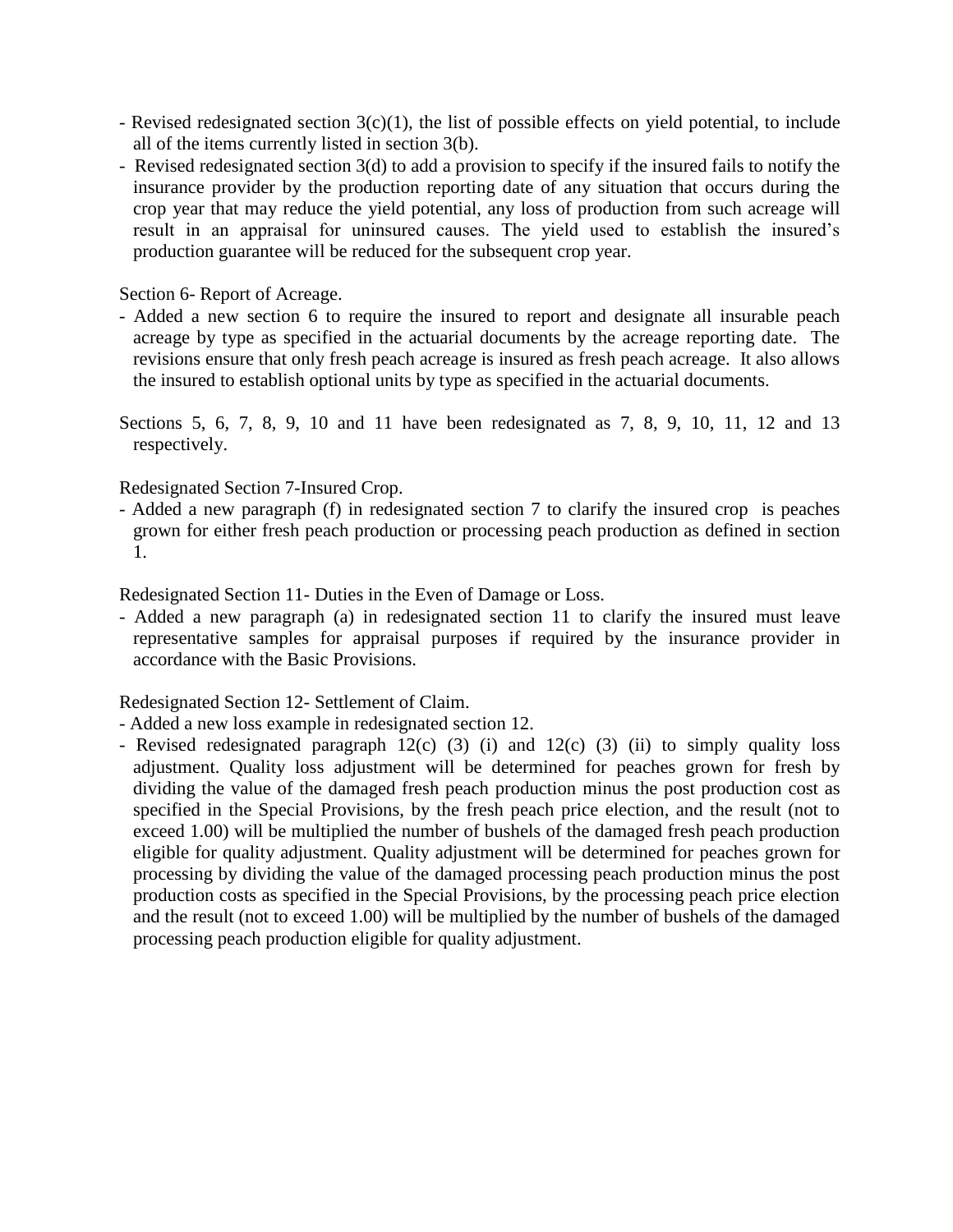

#### **1. Definitions.**

**Bearing tree** - A tree in at least the 4th growing season after set out.

**Bushel** - Fifty pounds of ungraded peaches.

**Direct marketing** - Sale of the insured crop directly to consumers without the intervention of an intermediary such as a wholesaler, retailer, packer, processor, shipper or buyer. Examples of direct marketing include selling through an on-farm or roadside stand, farmer's market, or permitting the general public to enter the field for the purpose of picking all or a portion of the crop.

#### **Fresh peach production-**

Peach production from insurable acreage that:

- (1) Is sold, or could be sold, for human consumption without undergoing any change in the basic form, such as peeling, juicing, crushing, etc.;
- (2) Grades at least U.S. Extra No. 1 or better, and consisting of a 2-1/4 inch minimum diameter, unless otherwise specified in the Special Provisions;
- (3) Is from acreage that is designated as fresh peaches on the acreage report;
- (4) Follows the recommended cultural practices generally in use for fresh peach acreage in the area in a manner generally recognized by agricultural experts;
- (5) Is from acreage you certify, and if requested by us, provide verifiable records to support, that at least 50 percent of the total production from acreage reported as fresh peach acreage was sold as fresh peaches in one or more of the four most recent crop years; and
- (6) Is sold or could have been sold for a price that is not less than the applicable fresh peach price election for the applicable crop year in the actuarial documents. If the fresh peach production is sold or could have been sold for a price less than the applicable fresh peach price election for the applicable crop year in the actuarial documents, you must provide verifiable records to show that the price received was at least the amount paid by buyers for fresh peaches in the area in which you sell your peaches.

**Harvest** - The picking or removal of mature peaches from the trees either by hand or machine.

**Loss in quality** - When the crop is damaged to the extent that the producer does not receive the average price for U.S. Extra No. 1 peach.

**Marketable** - Peach production acceptable for processing or other human consumption even if failing to meet any U.S. or applicable state grading standard.

**Packing shed** - A facility at which peaches are graded, packed and cooled in preparation for shipment to a wholesale market.

**Post production cost –**The costs, as specified in the Special Provisions, associated with activities that occur during harvesting, packing, transportation, and marketing, as determined by FCIC using regional peach price data of peach production budgets from regional respective universities extension, other USDA agencies, and other third party resources.

# **Processing peach production –**

Peach production from insurable acreage that is:

- (i) Sold, or could be sold, for the purpose of undergoing a change to its basic structure such as peeling, juicing, crushing, etc.; or
- (ii) From acreage designated as processing peaches on the acreage report.

**Set out** - Transplanting the tree into the orchard.

#### **2. Unit Division.**

In addition to the requirements contained in section 34 of the Basic Provisions, optional units may be established if each optional unit is:

- (a) Located on non-contiguous land; or
- (b) By fresh and processing as specified in the Special Provisions.
- **3. Insurance Guarantees, Coverage Levels, and Prices for Determining Indemnities.**

In addition to the requirements of section 3 of the Basic Provisions:

- (a) You may select a separate coverage level for all fresh peach acreage and for all processing peach acreage. For example, if you choose the 55 percent coverage level for all fresh peach acreage, you may choose the 75 percent coverage level for all processing peach acreage.
	- (1) Notwithstanding paragraph (a) of this section, if you elect the Catastrophic Risk Protection (CAT) level of coverage for fresh peach acreage or processing peach acreage, the CAT level of coverage will be applicable to all insured peach acreage in the county of both fresh and processing peaches.
	- (2) If you only have fresh peach acreage designated on your acreage report and processing peach acreage is added after the sales closing date, we will assign a coverage level equal to the coverage level you selected for your fresh peach acreage.
	- (3) If you only have processing peach acreage designated on you acreage report and fresh peach acreage is added after the sales closing date, we will assign coverage level equal to the coverage level you selected for your processing peach acreage.
- (b) You may select only one price election for all the peaches in the county insured under this policy unless the Special Provisions provide different price elections by fresh and processing peaches. If the Special Provisions allow different price elections, you may select a separate price election for all your fresh peaches and for all your processing peaches. If the Special Provisions do not allow for different price

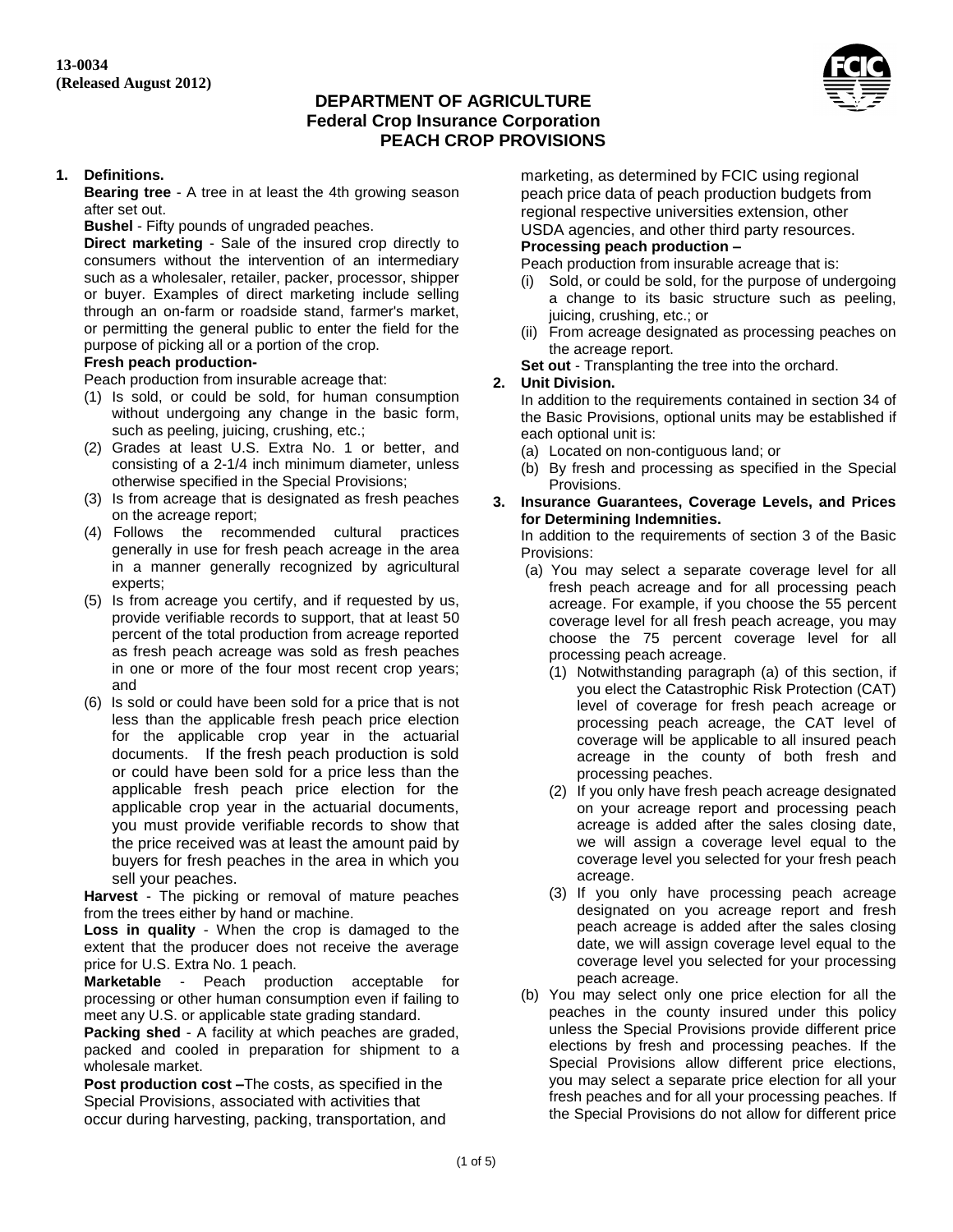#### **(Released August 2012)**

elections, the price elections you choose for fresh peaches and processing peaches must have the same percentage relationship to the maximum price offered by us for fresh and processing peaches. For example, if you choose 100 percent of the maximum price election for fresh peaches, you must choose 100 percent of the maximum price election for processing peaches.

- (c) You must report, not later than the production reporting date designated in section 3 of the Basic Provisions, separately by fresh and processing peach acreage, as applicable:
	- (1) Any event or action that could impact the yield potential of the insured crop including, interplanting of a perennial crop, removal of trees, any tree damage, change in practices, or any other circumstance that may reduce the expected yield upon which the insurance guarantee is based, and the number of affected acres;
	- (2) The number of bearing and non-bearing trees on insurable and uninsurable acreage;
	- (3) The age of the trees, variety, and the planting pattern; and
	- (4) For the first year of insurance, acreage interplanted with another perennial crop, and anytime the planting pattern of such acreage is changed:
		- (i) The age of the crop that is interplanted with the peaches;
		- (ii) The variety;
		- (iii) The planting pattern; and
		- (iv) Any other reasonable and pertinent information that we request in order to establish your approved yield.
- (d) We will reduce the yield used to establish your production guarantee, as necessary, based on our estimate of the effect of any situation listed in section 3(c)(1) through (4). If the situation occurred:
	- (1) Before the beginning of the insurance period, we will reduce the yield used to establish your production guarantee for the current crop year as necessary. If you fail to notify us of any circumstance that may reduce your yields from previous levels, we will reduce your production guarantee at any time we become aware of the circumstance;
	- (2) Or may occur after the beginning of the insurance period and you notify us by the production reporting date, the yield used to establish your production guarantee is due to an uninsured cause of loss;
	- (3) Or may occur after the beginning of the insurance period and you fail to notify us by the production reporting date, production lost due to uninsured causes equal to the amount of the reduction in yield used to establish your production guarantee will be applied in determining any indemnity (see section  $12(c)(1)(ii)$ . We will reduce the yield used to

establish your production guarantee for the subsequent crop year.

(e) You may not increase your elected or assigned coverage level or the ratio of your price election to the maximum price election if a cause of loss that could or would reduce the yield of the insured crop has occurred prior to the time that you request the increase.

### **4. Contract Changes.**

In accordance with section 4 of the Basic Provisions, the contract change date is August 31 preceding the cancellation date.

### **5. Cancellation and Termination Dates.**

In accordance with section 2 of the Basic Provisions, the cancellation and termination dates are November 20.

### **6. Report of Acreage.**

In addition to the requirements contained in section 6 of the Basic Provisions, you must report and designate all acreage of peaches as fresh or processing peaches by the acreage reporting date. Any acreage not meeting all requirements to qualify for fresh peach production must be designated on the acreage report as processing peach production.

### **7. Insured Crop.**

In accordance with section 8 of the Basic Provisions, the crop insured will be all the peaches in the county for which a premium rate is provided by the actuarial documents:

- (a) In which you have a share;
- (b) That are grown on tree varieties that:
	- (1) Were commercially available when the trees were set out;
	- (2) Are a variety having a chilling hour requirement that is appropriate for the area;
	- (3) Are grown on a root stock that is adapted to the area.
- (c) That the crop insured will be any varieties of peaches that are grown for the production of fresh or processing peaches.
- (d) That are grown in an orchard that, if inspected, is considered acceptable by us;
- (e) That has reached at least the fourth growing season after set out. However, we may agree in writing to insure acreage that has not reached this age if it has produced at least 100 bushels of peaches per acre; and
- (f) That are grown for:

(1) Fresh peach production; or

(2) Processing peach production.

# **8. Insurable Acreage.**

In lieu of the provisions in section 9 of the Basic Provisions, that prohibit insurance attaching to a crop planted with another crop, peaches interplanted with another perennial crop are insurable unless we inspect the acreage and determine that it does not meet the requirements contained in your policy.

# **9. Insurance Period.**

- (a) In accordance with the provisions of section 11 of the Basic Provisions:
	- (1) Coverage begins on November 21 of each crop year, except that for the year of application, if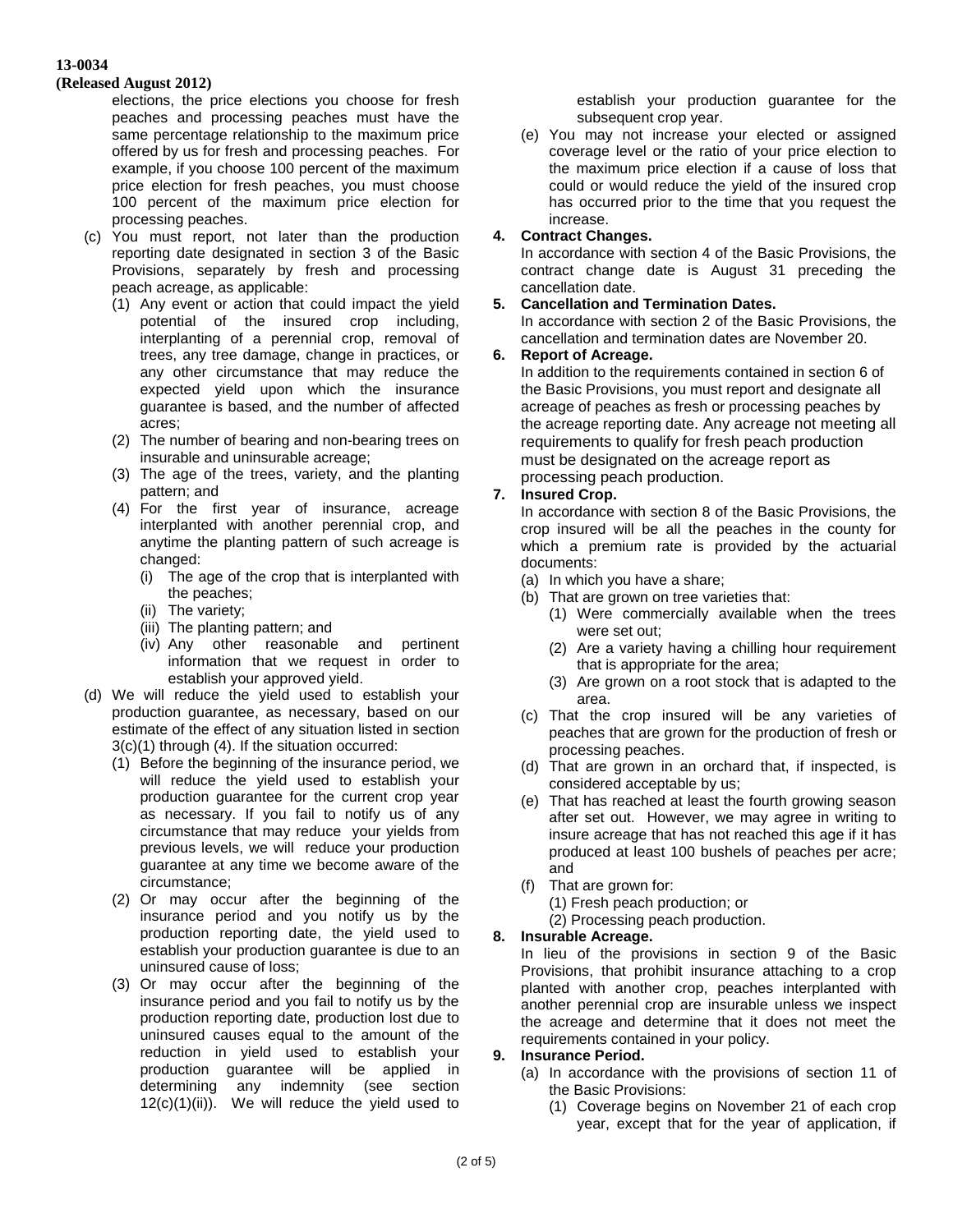#### **(Released August 2012)**

your application is received after November 11 but prior to November 21, insurance will attach on the 10th day after your properly completed application is received in our local office, unless we inspect the acreage during the 10-day period and determine that it does not meet insurability requirements. You must provide any information that we require for the crop to determine the condition of the orchard.

- (2) The calendar date for the end of the insurance period for each crop year is September 30.
- (b) In addition to the provisions of section 11 of the Basic Provisions:
	- (1) If you acquire an insurable share in any insurable acreage after coverage begins but on or before the acreage reporting date for the crop year, and after an inspection we consider the acreage acceptable, insurance will be considered to have attached to such acreage on the calendar date for the beginning of the insurance period.
	- (2) If you relinquish your insurable interest on any acreage of peaches on or before the acreage reporting date for the crop year and if the acreage was insured by you the previous crop year, insurance will not be considered to have attached, and no premium or indemnity will be due for such acreage for that crop year unless:
		- (i) A transfer of coverage and right to an indemnity, or a similar form approved by us, is completed by all affected parties;
		- (ii) We are notified by you or the transferee in writing of such transfer on or before the acreage reporting date; and
		- (iii) The transferee is eligible for crop insurance.
- (c) Notwithstanding paragraph 9(a)(1) of this section, for each subsequent crop year that the policy remains continuously in force, coverage begins on the day immediately following the end of the insurance period for the prior crop year. Policy cancellation that results solely from transferring to a different insurance provider for a subsequent crop year will not be considered a break in continuous coverage.
- (d) If your peach policy is canceled or terminated for any crop year, in accordance with the terms of the policy, after insurance attached for that crop year but on or before the cancellation and termination dates, whichever is later, insurance will not be considered to have attached for that crop year and no premium, administrative fee, or indemnity will be due for such crop year.

# **10. Causes of loss.**

- (a) In accordance with the provisions of section 12 of the Basic Provisions, insurance is provided only against the following causes of loss that occur within the insurance period:
	- (1) Adverse weather conditions;
	- (2) Fire, unless weeds and other forms of undergrowth have not been controlled or pruning debris has not been removed from the orchard;
	- (3) Earthquake;
- (4) Insects, but not damage due to insufficient or improper application of pest control measures;
- (5) Plant disease, but not damage due to insufficient or improper application of disease control measures;
- (6) Volcanic eruption;
- (7) Wildlife, unless control measures have not been taken;
- (8) An insufficient number of chilling hours to effectively break dormancy; or
- (9) Failure of irrigation water supply, if caused by an insured peril that occurs during the insurance period.
- (b) In addition to the causes of loss excluded in section 12 of the Basic Provisions, we will not insure against damage or loss of production due to:
	- (1) Split pits, regardless of cause; or
	- (2) Inability to market the peaches for any reason other than actual physical damage from an insurable cause specified in this section. For example, we will not pay you an indemnity if you are unable to market due to quarantine, boycott, or refusal of any person to accept production.

# **11. Duties in the Event of Damage or Loss.**

(a) In accordance with the requirements of section 14 of the Basic Provisions, you must leave representative samples in accordance with our procedures.

(b) In addition to the requirements of section 14 of the Basic Provisions, and unless the insurance period has ended prior to each of the following events, the following will apply:

- (1) You must notify us within three days of the date that harvest of the damaged variety should have started if the crop will not be harvested.
- (2) You must notify us at least 15 days before any production from any unit will be sold by direct marketing unless you have records verifying that the direct market peaches were "weighed and graded" through a packing shed. Failure to give timely notice that production will be sold by direct marketing will result in an appraised amount of production to count not less than the production guarantee per acre if such failure results in our inability to make the required appraisal.
- (3) If you previously gave notice in accordance with section 14 of the Basic Provisions, and if you intend to claim an indemnity on any unit, you must notify us at least 15 days prior to the beginning of harvest of the damaged variety, so that we may inspect the damaged production. You must not sell or dispose of the damaged crop until after we have given you written consent to do so.
- (4) If you fail to meet the requirements of this section and such failure results in our inability to inspect the damaged production, all such production will be considered undamaged and included as production to count.

#### **12. Settlement of Claim.**

(a) We will determine your loss on a unit basis. In the event you are unable to provide separate acceptable production records: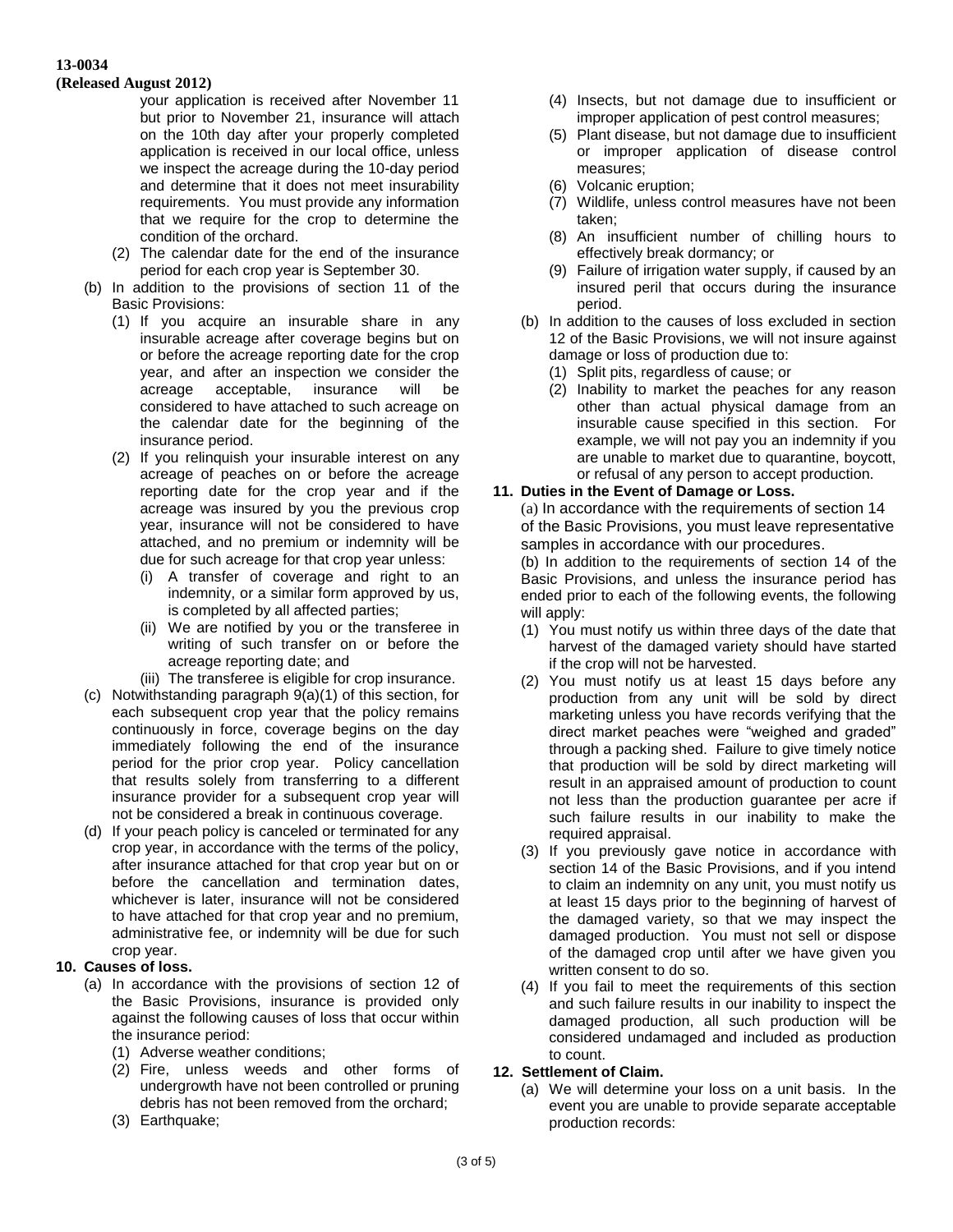#### **(Released August 2012)**

- (1) For any optional units, we will combine all optional units for which such production records were not provided; or
- (2) For any basic units, we will allocate any commingled production to such units in proportion to our liability on the harvested acreage for the units.
- (b) In the event of loss or damage covered by this policy, we will settle your claim by:
	- (1) Multiplying the insured acreage for fresh and processing peaches, as applicable, by the respective production guarantee;
	- (2) Multiplying each result in section 12(b)(1) by the respective price election;
	- (3) Totaling the results in section 12(b)(2);
	- (4) Multiplying the total production of fresh and processing peaches to be counted, as applicable (see subsection 12(c)) by the respective price election;
	- (5) Totaling the results in section 12(b)(4);
	- (6) Subtracting the total in section 12(b)(5) from the total in section 12(b)(3); and
	- (7) Multiplying the result in section 12(b)(6) by your share.

### Example:

You have a 100 percent share in one basic unit with 10 acres of fresh peaches and 5 acres of processing peaches designated on your acreage report, with a 300 bushel per acre production guarantee for both fresh and processing peaches, and you select 100 percent of the price election of \$15.50 per bushel for fresh peaches and \$6.50 per bushel for processing peaches. You harvest 2,500 bushels of fresh peaches and 500 bushels of processing peaches. Your indemnity will be calculated as follows:

- (A) 10 acres x 300 bushels =  $3,000$ -bushel production guarantee of fresh peaches; 5 acres  $x$  300 bushels = 1,500-bushel production guarantee of processing peaches;
- (B) 3,000-bushel production guarantee x \$15.50 price election = \$46,500 value of production guarantee for fresh peaches; 1,500-bushel production guarantee x \$6.50 price

 $e$ lection = \$9,750 value of production guarantee for processing peaches;

- (C) \$46,500 value of production guarantee for fresh peaches + \$9,750 value of production guarantee for processing peaches  $=$  \$56,250 total value of the production guarantee;
- (D) 2,500 bushels of fresh peach production to count  $x$  \$15.50 price election = \$38,750 value of fresh peach production to count; 500 bushels of processing peach production to count x  $$6.50$  price election = \$3,250 value of processing peach production to count;
- (E) \$38,750 value of the fresh peach production to count + \$3,250 value of the processing peach production to count  $= $42,000$  total value of the production to count;
- (F) \$56,250 total value of the production guarantee  $$42,000$  total value of the production to count = \$14,250 value of loss; and
- (G)  $$14,250$  value of loss x 100 percent share = \$14,250 indemnity payment. [End of Example]
- (c) The total production to count (in bushels) from all insurable acreage on the unit will include:
	- (1) All appraised production as follows:
		- (i) Not less than the production guarantee per acre for acreage:
			- (A) That is abandoned;
			- (B) From which production is sold by direct marketing if you fail to meet the requirements contained in section 11;
			- (C) That is damaged solely by uninsured causes; or
			- (D) For which you fail to provide production records that are acceptable to us;
		- (ii) Production lost due to uninsured causes;
		- (iii) Unharvested peach production that would be marketable if harvested;
		- (iv) Potential production on insured acreage that you intend to abandon or no longer care for, if you and we agree on the appraised amount of production. Upon such agreement, the insurance period for that acreage will end. If you do not agree with our appraisal, we may defer the claim only if you agree to continue to care for the crop. We will then make another appraisal when you notify us of further damage or that harvest is general in the area unless you harvested the crop, in which case we will use the harvested production. If you do not continue to adequately care for the crop, our appraisal made prior to deferring the claim will be used to determine the production to count; and
		- (v) Any appraised production on insured acreage will be considered production to count unless such production is exceeded by the actual harvested production.
	- (2) All harvested marketable peach production from the insurable acreage.
	- (3) Mature marketable peach production may be reduced as a result of a loss in quality due to an insured cause of loss. The amount of production to count for such peaches will be determined as follows:
		- (i) For fresh peaches by:
			- (A) Dividing the value of the damaged peaches minus the post production cost as specified in the Special Provisions, by the fresh peach price election and
			- (B) Multiplying the result of section  $12(c)(3)(i)(A)$  (not to exceed 1.00) by the number of bushels of the damaged fresh peaches.
		- (ii) For processing peaches by: